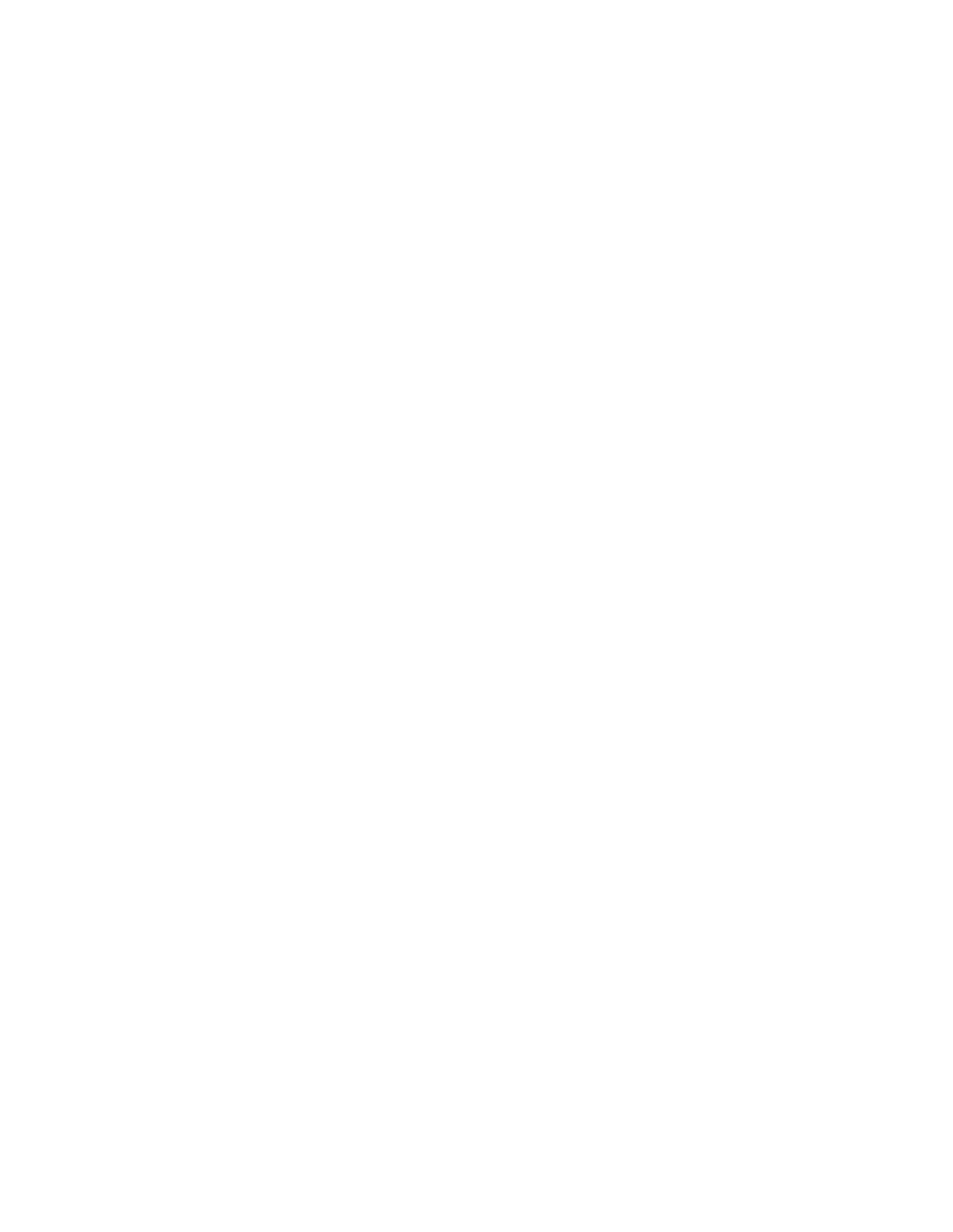## **KITE, Justice**.

[¶1] CJ is the stepfather of ADA and SSA (the children), and SA is their biological father. Stepfather petitioned the district court to adopt the children without father's consent because father had failed to provide adequate child support for the children. The district court denied the petition, finding stepfather failed to prove by clear and convincing evidence that father willfully failed to pay child support. We affirm.

## **ISSUES**

[¶2] Stepfather articulates the following appellate issues:

- 1. Did the court err when it did not terminate the Respondent[']s parental rights[?]
- 2. Did the court err when it did not take judicial notice of the previous court[']s findings[?]

Father did not appear on appeal.

# **FACTS**

[¶3] The children's mother and father were divorced in 2001, and the divorce decree awarded custody of the children to mother and ordered father to pay \$527.46 per month in child support. Mother married stepfather in January 2003, and stepfather assumed responsibility for supporting the children. Father did not comply with his child support obligation; consequently, on February 2, 2004, stepfather filed a petition to adopt the children without father's consent pursuant to Wyo. Stat. Ann. § 1-22-110 (LexisNexis 2005).

[¶4] The district court held a hearing on stepfather's petition. Father admitted he had not paid child support in accordance with the order but argued his failure was not willful. The district court ordered the parties to brief the issue of whether father's failure to pay support was willful. After reviewing the submissions, the district court concluded father's failure to pay child support was not willful and, consequently, denied stepfather's petition. Stepfather appealed.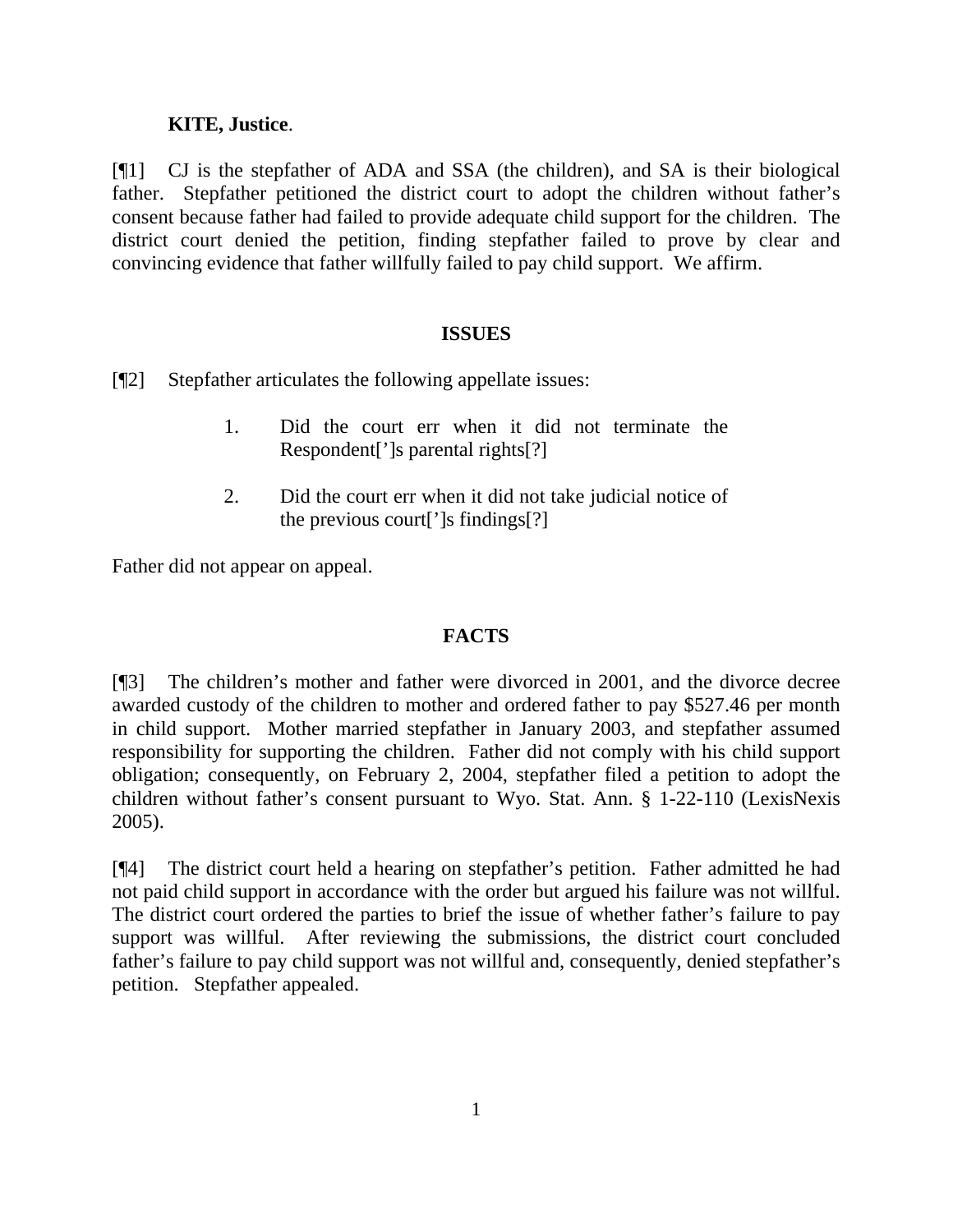#### **STANDARD OF REVIEW**

[¶5] We review the district court's decision on a petition to adopt by applying the abuse of discretion standard. *In re Adoption of TLC, TOC v. TND,* 2002 WY 76, ¶ 9, 46 P.3d 863, 867-68 (Wyo. 2002).

> "The power to grant or deny a petition for adoption is within the discretion of the trial court. *[Matter of Adoption of BGH,](http://www.westlaw.com/Find/Default.wl?rs=dfa1.0&vr=2.0&DB=661&FindType=Y&ReferencePositionType=S&SerialNum=1996279721&ReferencePosition=377)* [930 P.2d 371, 377](http://www.westlaw.com/Find/Default.wl?rs=dfa1.0&vr=2.0&DB=661&FindType=Y&ReferencePositionType=S&SerialNum=1996279721&ReferencePosition=377) [\(Wyo.1996\)](http://www.westlaw.com/Find/Default.wl?rs=dfa1.0&vr=2.0&DB=661&FindType=Y&ReferencePositionType=S&SerialNum=1996279721&ReferencePosition=377); *[Matter of Adoption of GSD,](http://www.westlaw.com/Find/Default.wl?rs=dfa1.0&vr=2.0&DB=661&FindType=Y&ReferencePositionType=S&SerialNum=1986117561&ReferencePosition=988)* [716 P.2d](http://www.westlaw.com/Find/Default.wl?rs=dfa1.0&vr=2.0&DB=661&FindType=Y&ReferencePositionType=S&SerialNum=1986117561&ReferencePosition=988)  [984, 988 \(Wyo.1986\)](http://www.westlaw.com/Find/Default.wl?rs=dfa1.0&vr=2.0&DB=661&FindType=Y&ReferencePositionType=S&SerialNum=1986117561&ReferencePosition=988). 'Judicial discretion is a composite of many things, among which are conclusions drawn from objective criteria.' *[Mintle v.](http://www.westlaw.com/Find/Default.wl?rs=dfa1.0&vr=2.0&DB=661&FindType=Y&ReferencePositionType=S&SerialNum=1988145399&ReferencePosition=257)  [Mintle,](http://www.westlaw.com/Find/Default.wl?rs=dfa1.0&vr=2.0&DB=661&FindType=Y&ReferencePositionType=S&SerialNum=1988145399&ReferencePosition=257)* [764 P.2d 255, 257 \(Wyo.1988\)](http://www.westlaw.com/Find/Default.wl?rs=dfa1.0&vr=2.0&DB=661&FindType=Y&ReferencePositionType=S&SerialNum=1988145399&ReferencePosition=257) (quoting *[Martin v. State,](http://www.westlaw.com/Find/Default.wl?rs=dfa1.0&vr=2.0&DB=661&FindType=Y&ReferencePositionType=S&SerialNum=1986131950&ReferencePosition=897)* [720 P.2d 894, 897 \(Wyo.1986\)\)](http://www.westlaw.com/Find/Default.wl?rs=dfa1.0&vr=2.0&DB=661&FindType=Y&ReferencePositionType=S&SerialNum=1986131950&ReferencePosition=897). 'In determining whether there has been an abuse of discretion, the ultimate issue is whether the court could reasonably have concluded as it did.' *[Matter of](http://www.westlaw.com/Find/Default.wl?rs=dfa1.0&vr=2.0&DB=661&FindType=Y&ReferencePositionType=S&SerialNum=1996279721&ReferencePosition=377)  [Adoption of BGH,](http://www.westlaw.com/Find/Default.wl?rs=dfa1.0&vr=2.0&DB=661&FindType=Y&ReferencePositionType=S&SerialNum=1996279721&ReferencePosition=377)* [930 P.2d at 377-78](http://www.westlaw.com/Find/Default.wl?rs=dfa1.0&vr=2.0&DB=661&FindType=Y&ReferencePositionType=S&SerialNum=1996279721&ReferencePosition=377) (quoting *[Matter](http://www.westlaw.com/Find/Default.wl?rs=dfa1.0&vr=2.0&DB=661&FindType=Y&ReferencePositionType=S&SerialNum=1982105060&ReferencePosition=76)  [of Adoption of CCT,](http://www.westlaw.com/Find/Default.wl?rs=dfa1.0&vr=2.0&DB=661&FindType=Y&ReferencePositionType=S&SerialNum=1982105060&ReferencePosition=76)* [640 P.2d 73, 76 \(Wyo.1982\)](http://www.westlaw.com/Find/Default.wl?rs=dfa1.0&vr=2.0&DB=661&FindType=Y&ReferencePositionType=S&SerialNum=1982105060&ReferencePosition=76)). In the context of alleged abuse of discretion, the assessment of the circumstances in the case

is tantamount to an evaluation of whether the evidence is sufficient to support the decision of the district court. In review of the evidence, we accept the successful party's submissions, granting them every favorable inference fairly to be drawn and leaving out of consideration conflicting evidence presented by the unsuccessful party."

*Id*. (quoting *[Basolo v. Basolo,](http://www.westlaw.com/Find/Default.wl?rs=dfa1.0&vr=2.0&DB=661&FindType=Y&ReferencePositionType=S&SerialNum=1995235374&ReferencePosition=353)* [907 P.2d 348, 353 \(Wyo. 1995\)\)](http://www.westlaw.com/Find/Default.wl?rs=dfa1.0&vr=2.0&DB=661&FindType=Y&ReferencePositionType=S&SerialNum=1995235374&ReferencePosition=353).

#### **DISCUSSION**

[¶6] Stepfather claims the district court abused its discretion by denying his petition to adopt the children without father's consent. A petition for adoption without parental consent may be granted by the district court if the elements outlined in Wyo. Stat. Ann. § 1-22-110 are satisfied. *In re Adoption of CF, TF v. State of Wyoming, Dep't of Family Services,* 2005 WY 118, ¶ 10, 120 P.3d 992 (Wyo. 2005); *In re Adoption of SMR, MVC*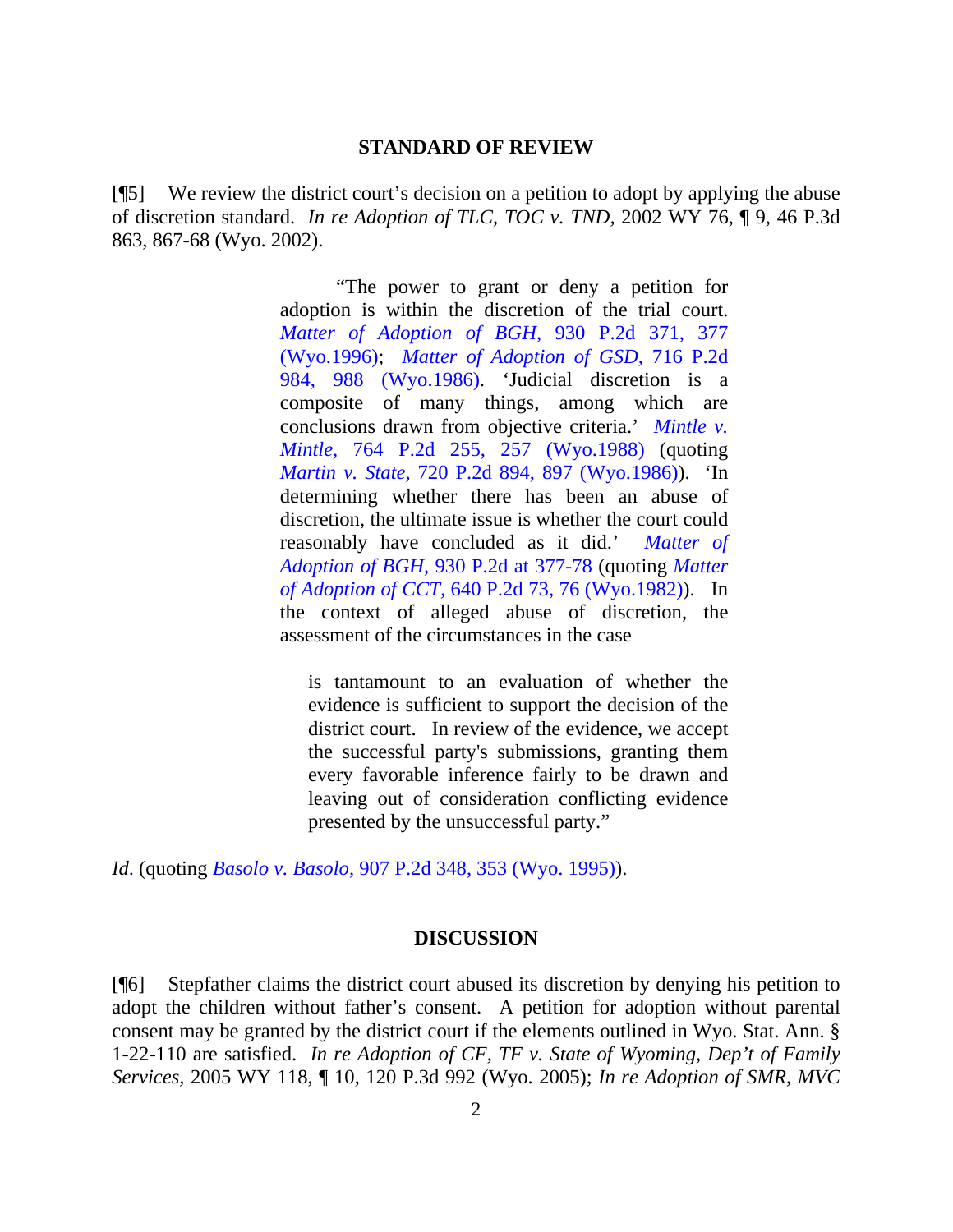*v. MB,* 982 P.2d 1246, 1248 (Wyo. 1999). Wyo. Stat. Ann. § 1-22-110 states, in pertinent part:

> (a) In addition to the exceptions contained in [W.S. 1-](http://www.westlaw.com/Find/Default.wl?rs=dfa1.0&vr=2.0&DB=1000377&DocName=WYSTS1-22-108&FindType=L) [22-108,](http://www.westlaw.com/Find/Default.wl?rs=dfa1.0&vr=2.0&DB=1000377&DocName=WYSTS1-22-108&FindType=L) the adoption of a child may be ordered without the written consent of a parent or the putative father if the court finds \* \* \* that the putative father or the nonconsenting parent or parents have:

\* \* \*

(iv) Willfully failed to contribute to the support of the child for a period of one (1) year immediately prior to the filing of the petition to adopt and has failed to bring the support obligation current within sixty (60) days after service of the petition to adopt; or

\* \* \*

(ix) Willfully failed to pay a total dollar amount of at least seventy percent (70%) of the court ordered support for a period of two (2) years or more and has failed to bring the support obligation one hundred percent (100%) current within sixty (60) days after service of the petition to adopt.

[¶7] An adoption results in the termination of the familial rights of the biological parent. *SMR,* 982 P.2d at 1249; *In re Adoption of CJH, SLH v. CST,* 778 P.2d 124, 126 (Wyo. 1989). Because the right to associate with one's children is a fundamental right protected by the Wyoming and United States Constitutions, "adoption statutes are strictly construed when the proceeding is against a non-consenting parent, and every reasonable intendment is made in favor of that parent's claims." *TLC,* 2002 WY 76, ¶ 10, 46 P.3d at 868. *See also*, *RS v. Dep't of Family Services, (In re KLS),* 2004 WY 87, ¶ 11, 94 P.3d 1025, 1027-28 (Wyo. 2004); *Lassiter v. Dep't of Social Services of Durham County, North Carolina,* 452 U.S. 18, 27, 101 S.Ct. 2153, 68 L. Ed. 2d 640 (1981). "Moreover, the party requesting adoption bears the burden of proving the existence of at least one of the statutory factors by clear and convincing evidence." *TLC,* 2002 WY 76, ¶ 11, 46 P.3d at 868. Clear and convincing evidence is defined as "that kind of proof which would persuade a trier of fact that the truth of the contention is highly probable." *Hutchins v. Payless Auto Sales, Inc.,* 2002 WY 8, ¶ 19, 38 P.3d 1057, 1063 (Wyo. 2002), quoting *[MacGuire v. Harriscope Broadcasting Co.,](http://www.westlaw.com/Find/Default.wl?rs=dfa1.0&vr=2.0&DB=661&FindType=Y&ReferencePositionType=S&SerialNum=1980120924&ReferencePosition=839)* [612 P.2d 830, 839 \(Wyo. 1980\)](http://www.westlaw.com/Find/Default.wl?rs=dfa1.0&vr=2.0&DB=661&FindType=Y&ReferencePositionType=S&SerialNum=1980120924&ReferencePosition=839).

[¶8] The petition stated the adoption should be allowed without father's permission pursuant to subsection (ix) because father had willfully failed to pay a total dollar amount of at least seventy percent of the court ordered support for a period of two years or more.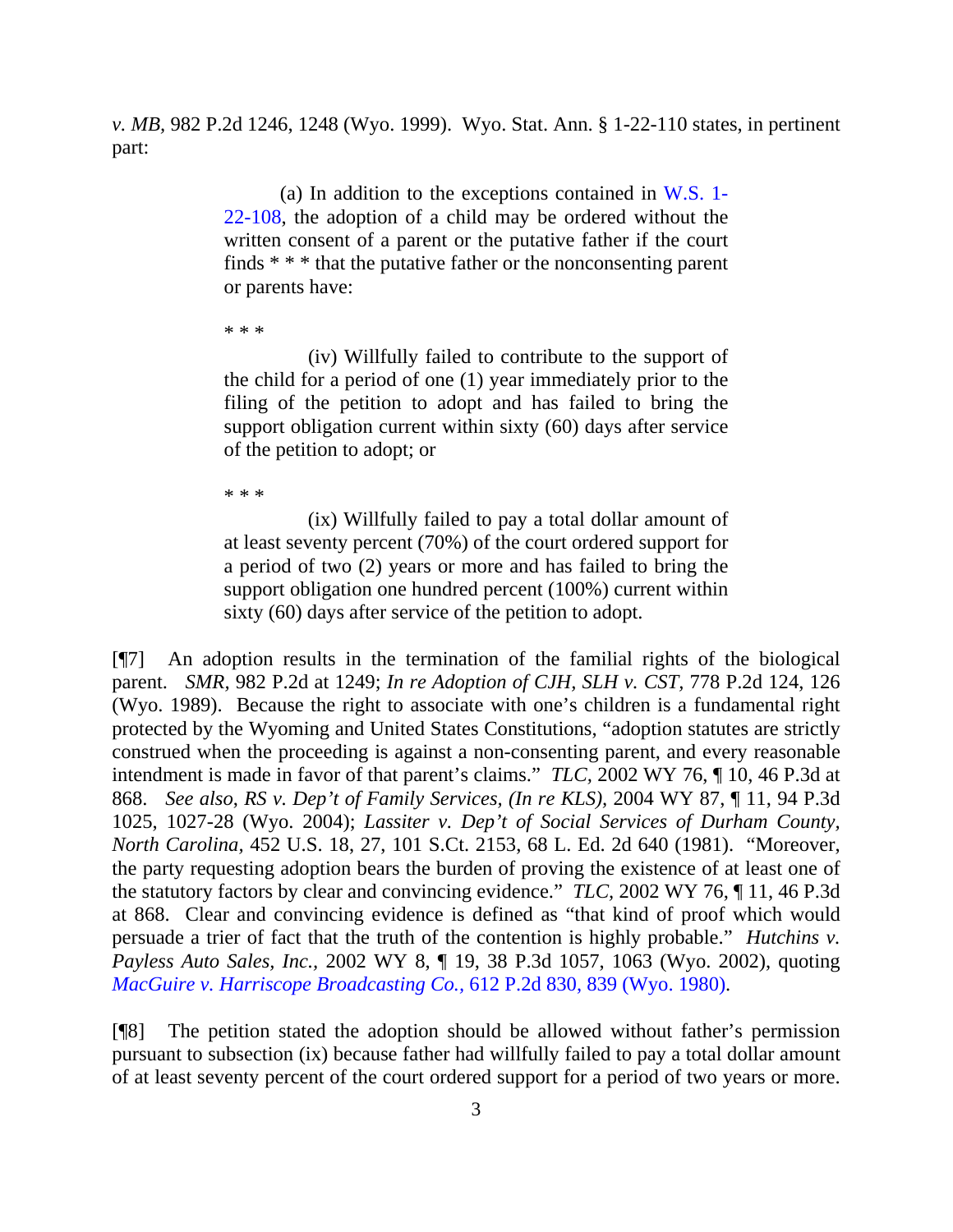However, the district court's order denying the petition focused on Wyo. Stat. Ann. § 1-  $22-110(a)(iv)$ , which allows adoption without the parent's consent if the parent has "willfully failed to contribute to the support of the child for a period of one (1) year immediately prior to the filing of the petition to adopt and has failed to bring the support obligation current within sixty (60) days after service of the petition to adopt." Thus, the particular subsection of Wyo. Stat. Ann. § 1-22-110 at issue in this case is unclear. However, father admitted he had not paid his child support and the district court's dispositive finding did not involve a mathematical calculation, but rather was based upon the finding that father's failure to pay was not willful. The willfulness requirement must be satisfied in order to grant an adoption under either subsection (ix) or (iv). *See TLC,*  2002 WY 76, ¶¶ 27-29, 46 P.3d at 873. Our inquiry, therefore, focuses on the willfulness element and not on the amount of support father did or did not pay.

[¶9] We have explained the importance of the willfulness requirement as follows:

Clearly, by inclusion of the modifying term "willfully" the statute draws a distinction, as it must, between the parent who though financially able to pay his court-ordered child support is unwilling to do so, and the parent who though willing to pay his court-ordered child support is financially unable to do so. "A natural parent's failure to support his or her child does not obviate the necessity of the parent's consent to the child's adoption, where the parent's financial condition is such that he or she is unable to support the child." 2 Am.Jur.2d *Adoption* § 88 (1974).

Moreover, this court has defined willfully in the context of Wyo. Stat. Ann. § 1-22-110 as "intentionally, knowingly, purposely, voluntarily, consciously, deliberately, and without justifiable excuse, as distinguished from carelessly, inadvertently, accidentally, negligently, heedlessly or thoughtlessly." *Matter of Adoption of CCT*, 640 P.2d 73, 76 (Wyo. 1982).

*TLC,* 2002 WY 76, ¶¶ 27-28, 46 P.3d at 873 (some citations omitted).

[¶10] Stepfather argues, under the principle of *res judicata*, father was precluded from claiming his failure to pay child support was not willful because he had previously been found in contempt of court and incarcerated for failing to comply with his support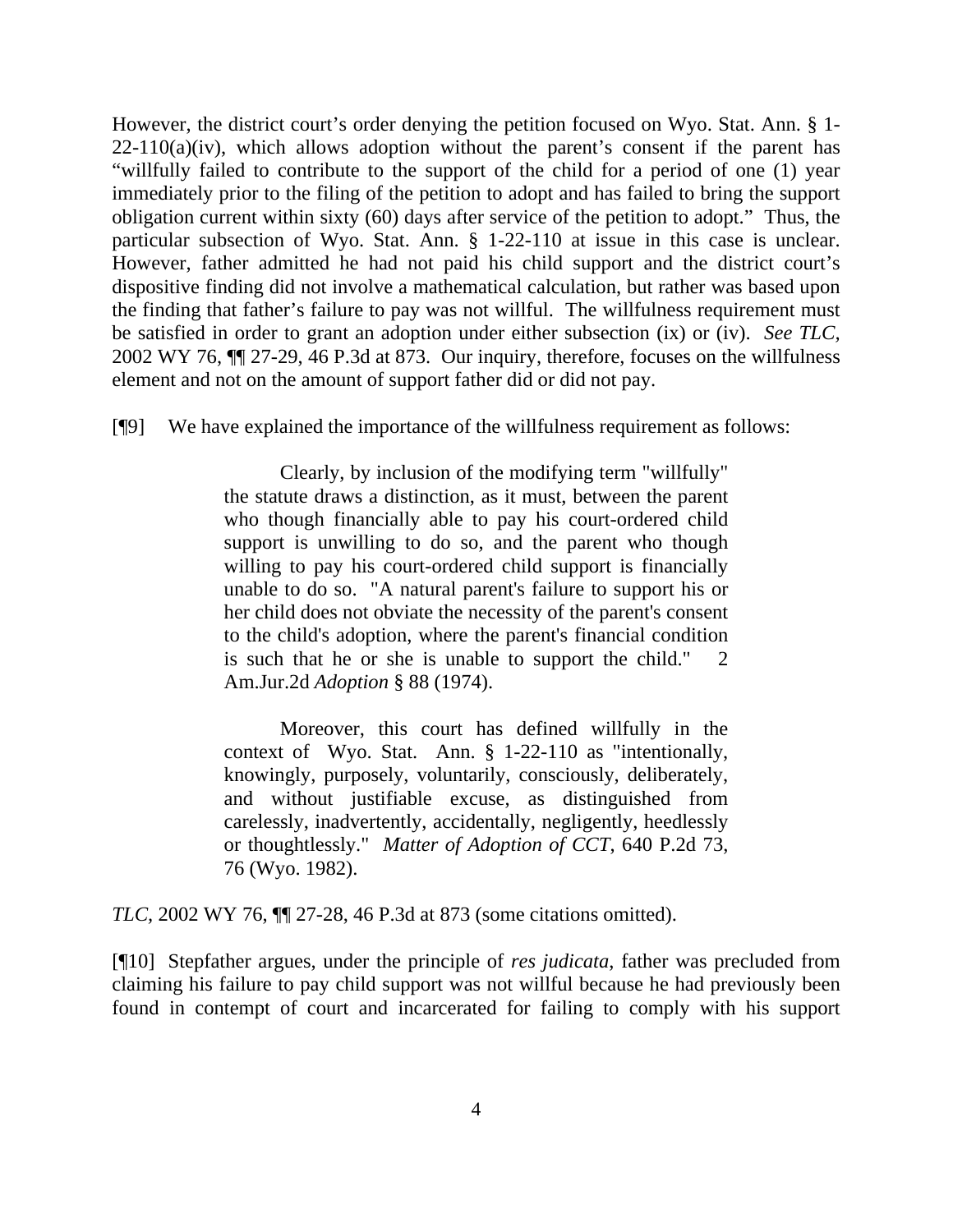obligation. The record does not include the contempt orders;<sup>[1](#page-6-0)</sup> however, we are able to confirm from the transcript of the hearing that father was, indeed, intermittently incarcerated on various charges, including his failure to pay child support.

[¶11] We have described the preclusion doctrines of *res judicata* and *collateral estoppel* as follows:

> [R]es judicata bars the relitigation of previously litigated claims or causes of action[.] . . . [F]our factors are examined to determine whether the doctrine of res judicata applies: (1) identity in parties; (2) identity in subject matter; (3) the issues are the same and relate to the subject matter; and (4) the capacities of the persons are identical in reference to both the subject matter and the issues between them. Collateral estoppel bars relitigation of previously litigated issues and involves an analysis of four similar factors: (1) whether the issue decided in the prior adjudication was identical with the issue presented in the present action; (2) whether the prior adjudication resulted in a judgment on the merits; (3) whether the party against whom collateral estoppel is asserted was a party or in privity with a party to the prior adjudication; and (4) whether the party against whom collateral estoppel is asserted had a full and fair opportunity to litigate the issue in the prior proceeding.

*Markstein v. Countryside I, L.L.C*., 2003 WY 122, ¶ 15, 77 P.3d 389, 394-95 (Wyo. 2003).

[¶12] The party asserting application of either *res judicata* or *collateral estoppel* must analyze the elements of the relevant doctrine by comparing the prior adjudication with

<span id="page-6-0"></span><sup>&</sup>lt;sup>1</sup> Stepfather claims the district court erred by refusing to take judicial notice of the contempt orders and other documents from the divorce case. Although stepfather attached those documents to his brief, they were not included as part of the record on appeal. As we explained in *Aragon v. Aragon,* 2005 WY 5, 104 P.3d 756 (Wyo. 2005), we will not address an appellant's contention the district court erred by failing to take judicial notice of certain documents when they are not included in the record on appeal. *Aragon,* 2005 WY 5, ¶¶ 19-20, 104 P.3d at 761-62. "An appellant bears the burden of bringing to the reviewing court a sufficient record on which to base its decision," *Aragon,* 2005 WY 5, ¶ 20, 104 P.3d at 761, and he cannot supplement the appellate record by attaching documents to his brief. *Barnes v. Barnes,* 998 P.2d 942, 945 (Wyo. 2000). We, therefore, refuse to consider stepfather's judicial notice argument.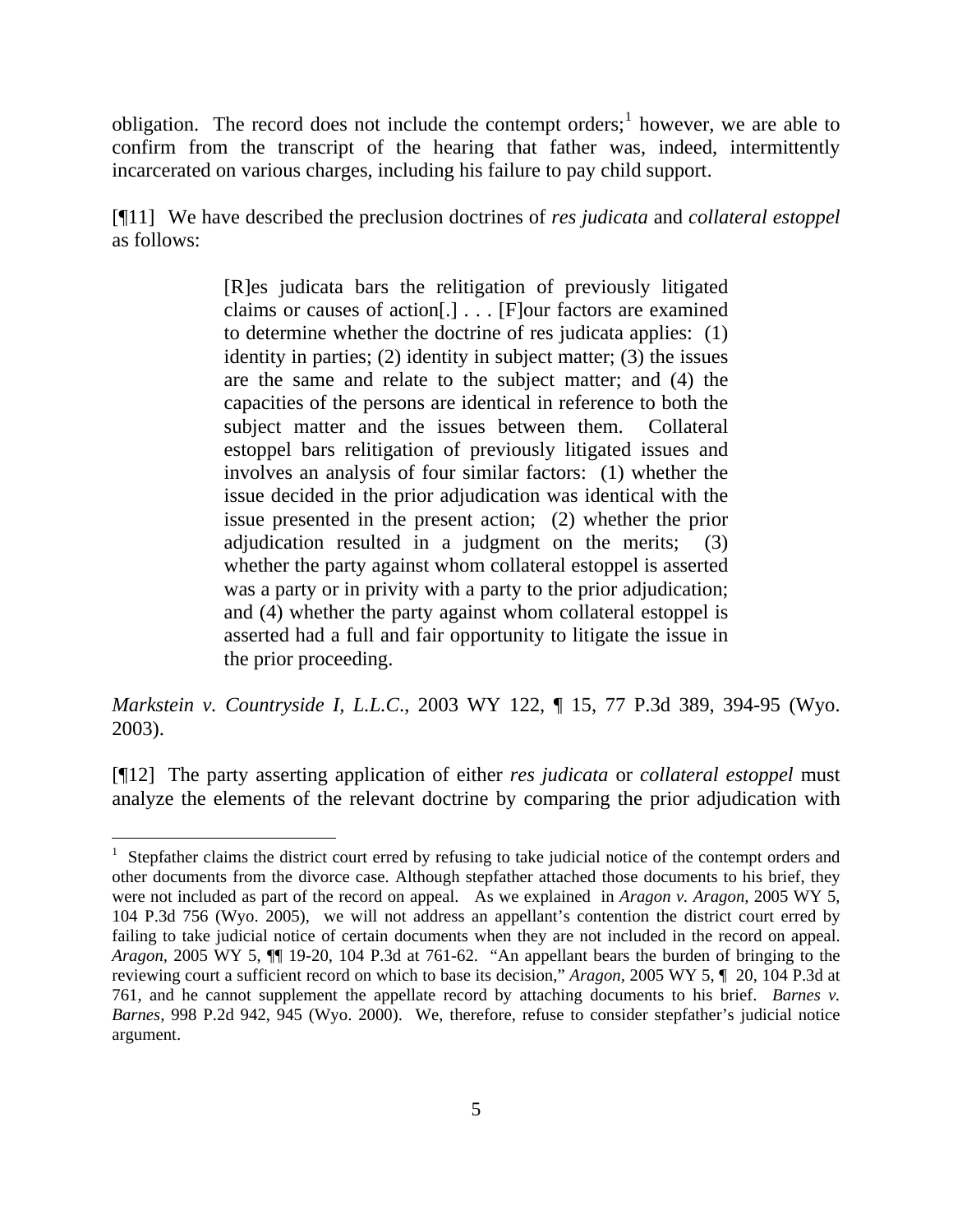the present action. Unfortunately, stepfather's argument for application of *res judicata*  amounts to only a couple of sentences and does not include any legal analysis or citation to legal authority. Since the record does not contain the contempt orders (see n. 1), we cannot determine whether the parties or the issues in the contempt proceeding are identical to those in the adoption proceeding or whether the time frame of the contempt proceedings was such that father's conduct would be relevant to the willfulness analysis under the adoption statute. We, therefore, refuse to consider whether father is precluded by the earlier contempt orders from arguing his conduct was not willful. *See, e.g*., *Bitker v. First National Bank in Evanston,* 2004 WY 114, ¶ 15, 98 P.3d 853, 857 (Wyo. 2004).

[¶13] We turn now to the evidence of father's willfulness. Father acknowledged he was aware of his child support obligation and did not pay it on a regular basis. He claimed he was unable to consistently pay child support because he had difficulty finding employment in Evanston and he had been incarcerated intermittently on a number of different charges. $2$ 

[¶14] Stepfather argues father's actions were willful because his behavior led to his incarceration which prevented him from earning the money to pay child support. We have directly addressed the issue of whether a non-consenting parent's failure to pay child support because he is incarcerated is sufficient to establish willfulness. *TLC,* 2002 WY 76,  $\parallel$  34, 46 P.3d at 874-75. We said in *TLC*: "Incarceration, standing alone, does not provide the direct intent necessary to constitute willful failure to pay under the pertinent statute." *TLC*, 2002 WY 76,  $\P$  34, 46 P.3d at 874-75. Instead, "the focus must remain on the parent's intent and ability to pay. The courts should look at whether the parent has demonstrated, through whatever financial means available to him, that the parent has not forgotten his statutory obligation to his child." *TLC,* 2002 WY 76, ¶ 36, 46 P.3d at 875. When a parent is incarcerated, '"[t]he proper inquiry to address . . . is whether the natural parent intentionally incapacitated himself for the purpose of avoiding the duty imposed by law; if so then imprisonment may constitute justification for dispensing with his consent in the adoption proceeding."' *TLC,* 2002 WY 76, ¶ 35, 46 P.3d at 875, quoting *In Matter of Adoption of V.A.J.,* 660 P.2d 139, 141 (Okla. 1983). There is no evidence in this record which indicates father willfully committed any crimes

<span id="page-7-0"></span> $2<sup>2</sup>$  At the hearing father also claimed he had difficulty paying his child support because he suffered from posttraumatic stress disorder. This argument was not developed in the record, the district court did not comment on it in its ruling, and it was not sufficiently addressed on appeal. Thus, although there is a body of law addressing claims that a parent is unable to pay child support because of mental illness, *see, e.g*., Annotation, *The Natural Parent's Indigence Resulting from Unemployment or Under Employment As Precluding Finding Failure to Support Child Waived Requirement of Consent to Adoption*, 83 A.L.R.3d 375, § 4 (2000), we decline to address the argument.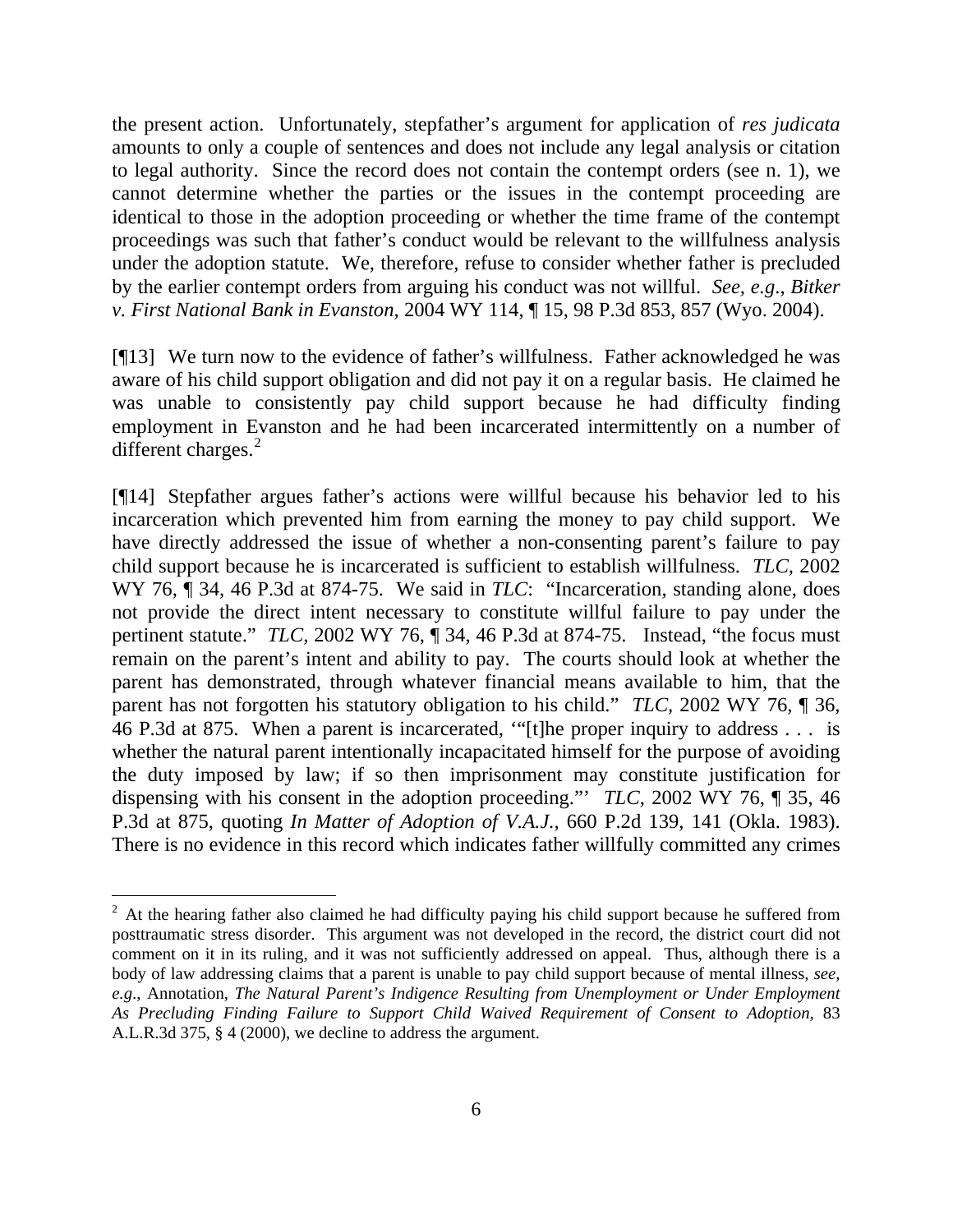in order to have himself incarcerated so he could avoid his child support obligation. Thus, his incarceration, by itself, does not justify a finding of willfulness.

[¶15] Of course, even when a parent is incarcerated, he must pay child support if he has the means to do so. "A parent must always pay child support according to his or her financial ability." *TLC,* 2002 WY 76, ¶ 36, 46 P.3d at 875. *See also*, *Glenn v. Glenn*, 848 P.2d 819, 821 (Wyo. 1993). The record indicates father was incarcerated off and on over a period of several years; however, neither the actual dates of his imprisonment nor the total amount of time he spent in jail is shown in the record. Furthermore, stepfather did not present any evidence as to whether father earned wages while incarcerated. Thus, we do not know if he had the ability to pay any child support while he was incarcerated. Compare, *TLC,* 2002 WY 76, ¶ 31, 46 P.3d at 874 (explaining the father in that case had made minimal child support payments while imprisoned).

[¶16] Father testified, when he was not in jail, he attempted to find work in order to earn the funds to pay child support, but was not able to find consistent work in Uinta County. He identified two construction companies for which he had worked as a truck driver and stated, without contradiction, his child support was paid while he was working. Father also testified he had attempted to find work through "the union" and with "the rigs," but was unsuccessful. After he was unable to secure other employment, he said he started his own business with the hopes of earning a living. At the time of the hearing, the business apparently had not yet yielded any earnings. Father testified he was living with friends because he could not afford his own residence.

[¶17] Stepfather argued the unemployment statistics in Uinta County did not support father's claim that no work was available. He also asserted father did not comply with the contempt orders which required him to take part in retraining programs to make him more employable. Father disputed stepfather's allegation work was available and claimed he had attempted to comply with the retraining requirement but his efforts had been thwarted when he was incarcerated.

[¶18] The determination of whether father's failure to pay child support was willful involves disputed factual issues; consequently, it was within the district court's province to weigh the evidence and judge the credibility of the witnesses. *See RS,* 2004 WY 87, ¶¶ 33-34, 94 P.3d at 1033-34. Although our review is made more difficult because the district court did not make any express findings, the record is sufficient to support the district court's ultimate conclusion that stepfather had not proven by clear and convincing evidence father's failure to pay was willful. *See, e.g*., *Byrd v. Mahaffey,* 2003 WY 137,  $\P$  20, n. 2, 78 P.3d 671, 676, n. 2 (Wyo. 2003) (noting "the enumeration of the specific findings of fact, reasoning, and conclusions of law made by a district court in support of its ruling is most welcome and sometimes even critical in this court's appellate review," but finding there was sufficient evidence in the record to support the district court's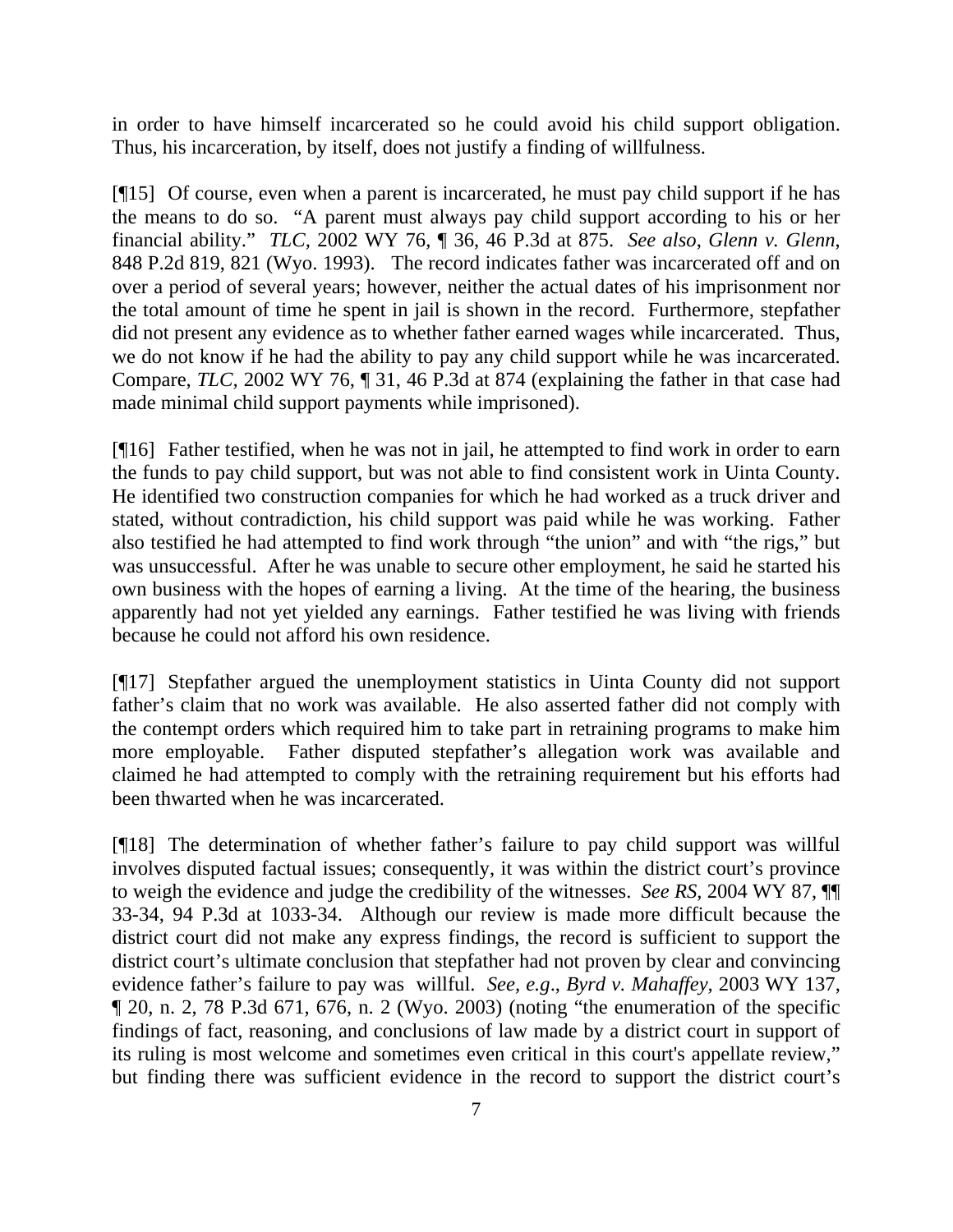ultimate conclusion). Evidence exists in the record supporting father's contention he did not have the means to pay his child support because he had difficulty earning a living and had been incarcerated. *TLC,* 2002 WY 76, ¶ 28, 46 P.3d at 873.

[¶19] Stepfather also argues the record shows father chose to spend his money on drugs and/or alcohol instead of paying his child support obligation. The record does contain evidence suggesting father's use of intoxicating substances contributed to his difficulties. He testified he lost his driver's license as a result of driving while intoxicated and acknowledged he was facing a charge of possession of methamphetamine at the time of the adoption hearing. He stated, however, he had pled not guilty to the criminal charge claiming he did not use the drug. There are no documents in the record informing us of the outcome of the charge.

[¶20] Obviously, if a parent has money with which to buy drugs or alcohol and chooses to do so rather than pay child support, an argument could be made that the failure to pay child support was willful. *In re Adoption of Doe,* 921 P.2d 875, 880 (Mont. 1996). However, it is important to focus on the proper query when evaluating such an argument. As explained by the Montana Supreme Court when reviewing a lower court's termination of mother's parental rights:

> [A parent's] admitted drug addiction alone cannot serve as clear and convincing evidence that she had the means to contribute to her children's support. The relevant inquiry is whether she obtained funds which could have been used for the support of the children which, instead, she chose to spend on drugs.

*Id*. at 880. In the case at bar, there was no evidence concerning the extent of father's drug or alcohol use or the actual amount of money he spent on such substances. More importantly, the record does not show father had funds available to him to buy drugs and/or alcohol instead of paying child support.

[¶21] As we have said before, the right of parents to associate with their children is fundamental, and due process requires we stringently guard this important right. Stepfather was charged with proving, by clear and convincing evidence, father willfully disregarded his child support obligation. The district court concluded he did not meet that onerous burden. Although father's efforts to pay his child support certainly cannot be characterized as model and may have, at times, been willful, stepfather must prove that fact with clear and convincing evidence, and this record does not contain such evidence. When there is a failure of proof, we cannot conclude the district court's denial of the petition for adoption was an abuse of discretion.